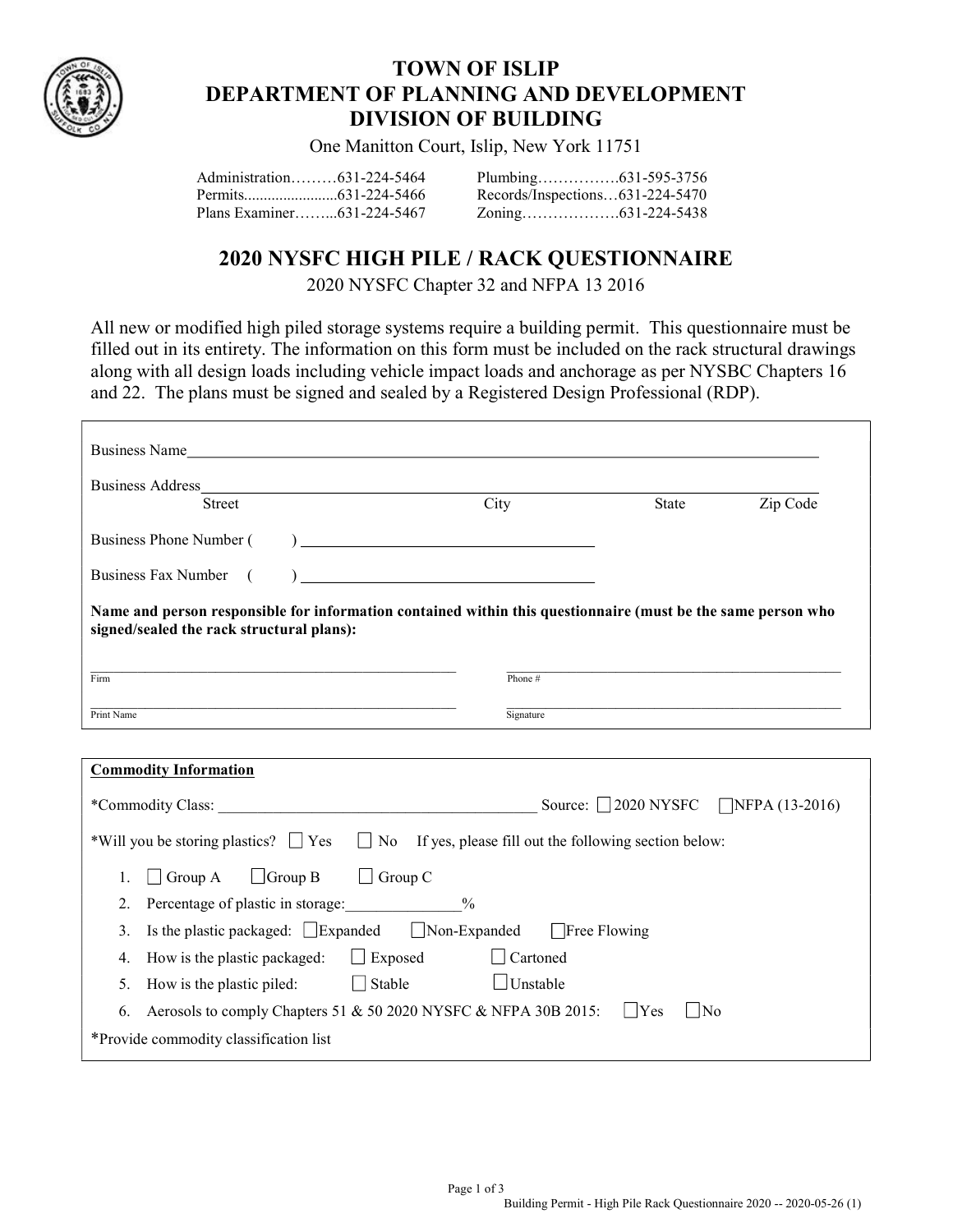| <b>Height Information</b>                                                                                                                                                            |  |  |  |  |
|--------------------------------------------------------------------------------------------------------------------------------------------------------------------------------------|--|--|--|--|
| Maximum storage height possible by building design: Feet<br>1.                                                                                                                       |  |  |  |  |
| Clear ceiling height – floor to bottom of roof deck:<br>2.<br>Feet                                                                                                                   |  |  |  |  |
| Clear height – floor to bottom of structural supports for roof: Feet<br>3.                                                                                                           |  |  |  |  |
| 4.                                                                                                                                                                                   |  |  |  |  |
| <b>Method of Storage - Check all that Apply</b>                                                                                                                                      |  |  |  |  |
| Encapsulated in Plastic $\Box$ Non-Encapsulated $\Box$ Wooden Pallets<br><b>Plastic Pallets</b><br>$\Box$                                                                            |  |  |  |  |
| On Racks With Solid Shelves<br>$\Box$ On Racks Without Solid Shelves<br><b>Bin Box</b>                                                                                               |  |  |  |  |
| Solid Pile Movable Racks<br>$\Box$ Automated Racking – Carousel Storage<br>Record Storage                                                                                            |  |  |  |  |
|                                                                                                                                                                                      |  |  |  |  |
| <b>Provide the Following Data</b>                                                                                                                                                    |  |  |  |  |
| Type of Racks: $\Box$ Single Row<br>Double Row<br>Multiple Row<br>$\perp$<br>$\Box$                                                                                                  |  |  |  |  |
| Height of Racks: Feet Depth of Racks: Feet Width of Racks: Feet                                                                                                                      |  |  |  |  |
| Aisle Width Between Racks: Feet                                                                                                                                                      |  |  |  |  |
| Size of Longitudinal Flue Space: ____________ Inches                                                                                                                                 |  |  |  |  |
| Size of Transverse Flue Space: Inches                                                                                                                                                |  |  |  |  |
| <b>Storage Areas</b>                                                                                                                                                                 |  |  |  |  |
| Gross Square Footage of Entire Building or Tenant Space:                                                                                                                             |  |  |  |  |
| Gross Square Footage of High-Piled Storage Areas Only - #1:<br><u> 1989 - Johann John Stoff, deutscher Stoffen und der Stoffen und der Stoffen und der Stoffen und der Stoffen u</u> |  |  |  |  |
|                                                                                                                                                                                      |  |  |  |  |
| Gross Square Footage of High-Piled Storage Areas Only - #3 (if applicable):                                                                                                          |  |  |  |  |
| <b>Fire Protection</b>                                                                                                                                                               |  |  |  |  |
| Is the Facility Sprinklered Throughout?<br>$ $ Yes<br>    No                                                                                                                         |  |  |  |  |
| Is a Smoke Detection System Required or Provided?<br>$\Box$ Yes<br>$\Box$ No                                                                                                         |  |  |  |  |
| *Are Area Access Roadways within 150 Feet of All Portions of the Exterior Walls?<br>$ $ Yes<br>$\neg$ No                                                                             |  |  |  |  |
| *Are Access Doors Provided Every 100 Lineal Ft on All Exterior Walls?<br>$\Box$ Yes<br>$\Box$ No                                                                                     |  |  |  |  |
| Are Keyed Access Locks for Fire Dept. Emergency Entry provided on All Exterior Doors? $\Box$ Yes<br>$\blacksquare$ No                                                                |  |  |  |  |
| Are Draft Curtains Required?<br>$\Box$ Yes<br>No                                                                                                                                     |  |  |  |  |
| Is Mechanical Smoke Removal Required?<br>$\Box$ No<br>$\Box$ Yes                                                                                                                     |  |  |  |  |
| *Provide Site Plan                                                                                                                                                                   |  |  |  |  |